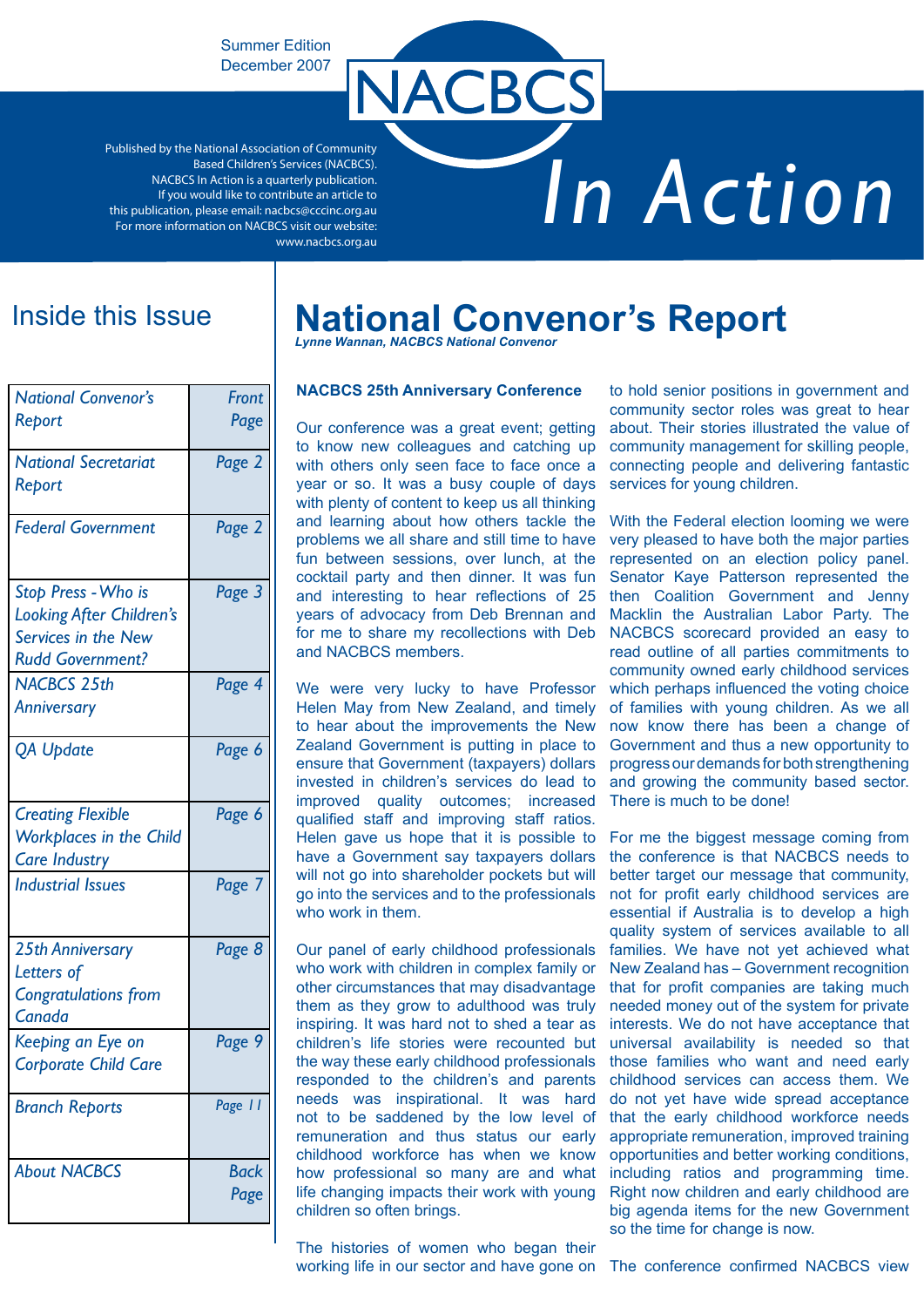

that we share the same goals across the country and can work together to see our vision realised.

Thank you to NACBCS Victoria (Community Child Care Victoria) for planning, organising and hosting this successful event for 2007.

# **National Secretariat Report**

#### *Barbara Romeril, National Secretary*

The final months of 2007 have been extremely productive for NACBCS, with our 25th anniversary celebrations and the federal election campaign.

NACBCS federal election campaign involved lots of activity at all levels – grassroots advocacy through our election lobby kit, public education through media coverage of our proposals for government investment in community building children's services and direct influence on the policies of the major parties through a variety of communications with the policy makers. Our election scorecard showed that children's services are a major focus of most of the parties, with all bar Family First issuing policies which address some of NACBCS demands.

The NACBCS national conference was a great success - it generated some strong proposals for the role of NACBCS in the 21st century, as well as celebrating our first 25 years as the key advocate for community owned children's services. See inside this newsletter for details of the conference outcomes.

The National Children's Services Forum scheduled for November was cancelled due to the clash with the federal election; the next meeting will be held in March, which will be a good time for meeting with whichever government department emerges as the one with responsibility for children's services.

# **Federal Government**

### **Federal Election**

### **Post Election Wrap-up**

*Rhiannon Williams, RMIT Social Work Student, NACBCS Campaign placement*

Well, the election is over and many would be breathing a sigh of relief and saying 'finally!' However as the post-election dust settles and although Labor is in power, it is not a time for NACBCS to be resting on its laurels.

Labor promised children's services a greater amount of capital funding, but we need to maintain the campaign to ensure this money is invested into community owned services.

Further to this Labor's proposition to increase the tax rebate for children's services as the primary mechanism to manage affordability of children's services is flawed. It will not assist low and middle income families over high income families because it is a flat rebate applied across all income groups. NACBCS will continue to demand that the tax rebate should be merged with the Child Care Benefit so that the subsidies are greater for low and middle income families.

NACBCS is looking forward to working with the newly elected Labor Government to ensure quality children's services are at the forefront of their policy agendas, to hold them accountable to their promises regarding workforce development and ensuring the Child Care Quality Assurance System is based on best practice and continuous improvement.

### **Both parties fail on election scorecard Demand Quality Children's Services!**

#### **NACBCS PRE-ELECTION MEDIA RELEASE 22 November 2007**

Neither of the major parties is committing to building community not-for-profit children's services, the first choice for Australian families.

The National Association of Community Based Children's Services (NACBCS) welcomes Labor's election promise to build 260 new child care centres and is cautiously optimistic about the Coalition's commitment to invest up to \$1million to local governments where no child care vacancies exist. But both parties must make it clear that these taxpayer funds will only go to not-for-profit community service providers.

Only the Australian Greens are offering a commitment to better funded children's services, and NACBCS is pleased the Greens policy is committed to the growth of the community child care sector.

NACBCS is disappointed with the decision of the Coalition, Labor and the Democrats to use flat rate rebates as the key mechanism to improve affordability of child care for families. Rebates will benefit higher income families most and do nothing to improve quality or increase availability of services.

Lynne Wannan, NACBCS Convenor said today 'Australian children need high quality early childhood services that also build strong communities. We are looking for the next Australian Government to invest in sustainable community infrastructure and to use taxpayer dollars to ensure the right of every child to be supported in the early years of their development.'

NACBCS scorecard analysis, showing how the promises of the major parties stack up against NACBCS demands for children's services in Australia is at www.nacbcs.org.au.

> *Visit www.nacbcs.org.au*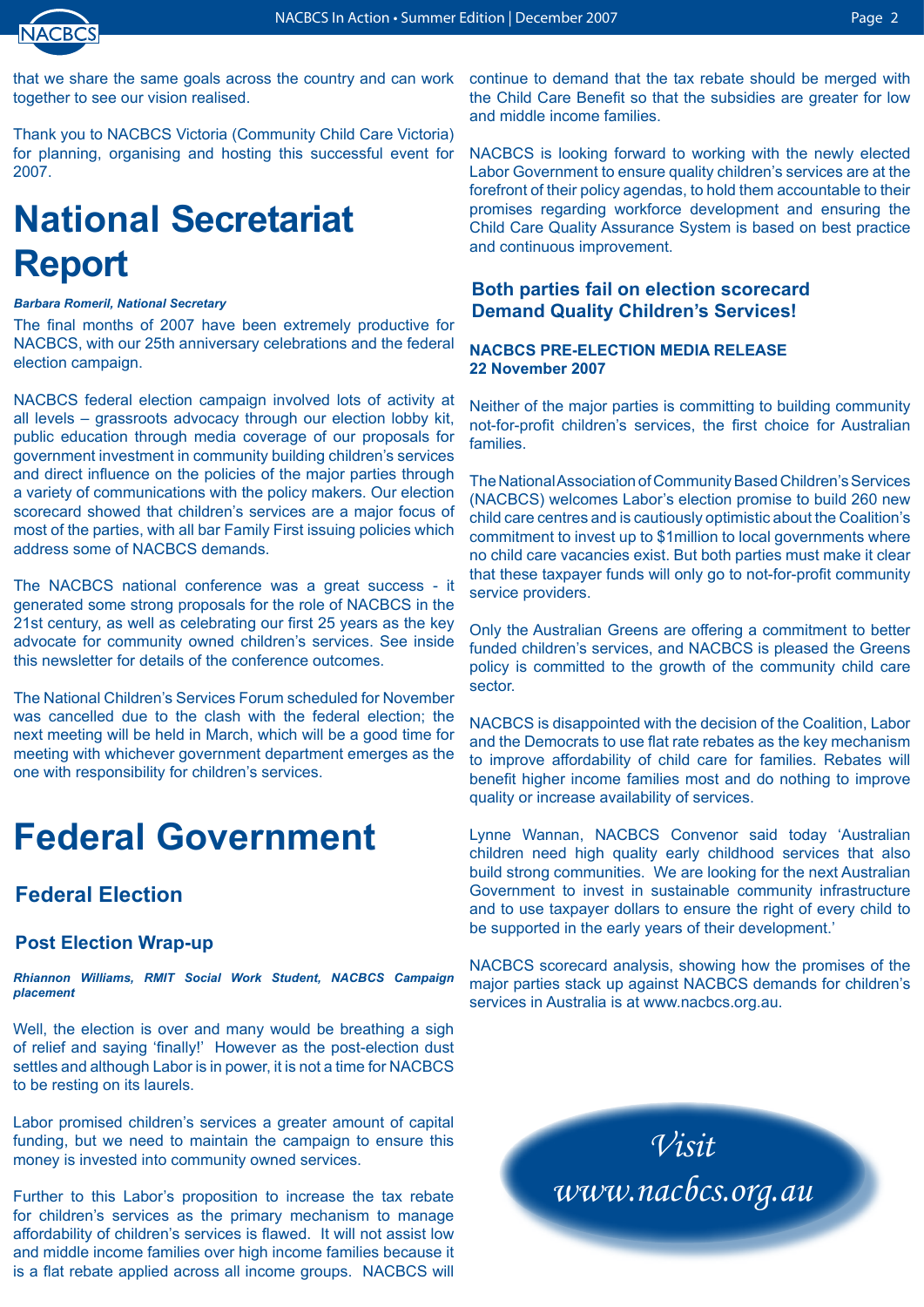

# **STOP PRESS**

### **WHO IS LOOKING AFTER CHILDREN'S SERVICES IN THE NEW RUDD GOVERNMENT?**

The new Australian Government has announced significant changes to the way that early childhood development and child care will be administered. We have been informed that early childhood and childcare policy and programs will move to the new Department of Education, Employment and Workplace Relations.

The recently announced Administrative Arrangement Orders show that the Department of Education, Employment and Workplace Relations will deal with early childhood and childcare policy and programs and administer the Child Care Act 1972.

The Department of Families, Housing, Community Services and Indigenous Affairs will deal with income security policies and programs for families with children, as well as services for families with children. The Administrative Orders state that this department will administer the Family Assistance Legislation Amendment (Child Care Management System and Other Measures) Act 2007 but our advice is that CCMS will also move to DEEWR. FaCSIA advises that they are still working through the fine details on the administrative arrangements, including agreements between departments on technical IT matters to ensure a seamless transfer. From the perspective of the child care sector, child care software providers and Professional Support Coordinators, continued support, contact and liaison with the CCMS Taskforce will be on the basis of business as usual.

(Thank you to Lisa Bryant of NSW branch for alerting us to this new information)

So children's services will receive attention from a number of key leaders in the new Federal Government including the Deputy Prime Minister.

The new Cabinet includes:

Minister for Education (and Deputy Prime Minister): Julia Gillard

Minister for Families, Housing, Community Services & Indigenous Affairs: Jenny Macklin Parliamentary Secretary to the Prime Minister (early childhood education and childcare): Maxine **McKew** 

Parliamentary Secretary Families, Housing, Community Services & Indigenous Affairs: Bill Shorten

Other appointments relevant to the work of NACBCS are: Minister for Status of Women: Tanya Plibersek Parliamentary Secretary Social Inclusion (voluntary sector): Sen. Ursula Stephens

The NACBCS Executive is writing to the relevant Ministers to offer our congratulations and support in pursuing ALP policy that is consistent with our strategic vision.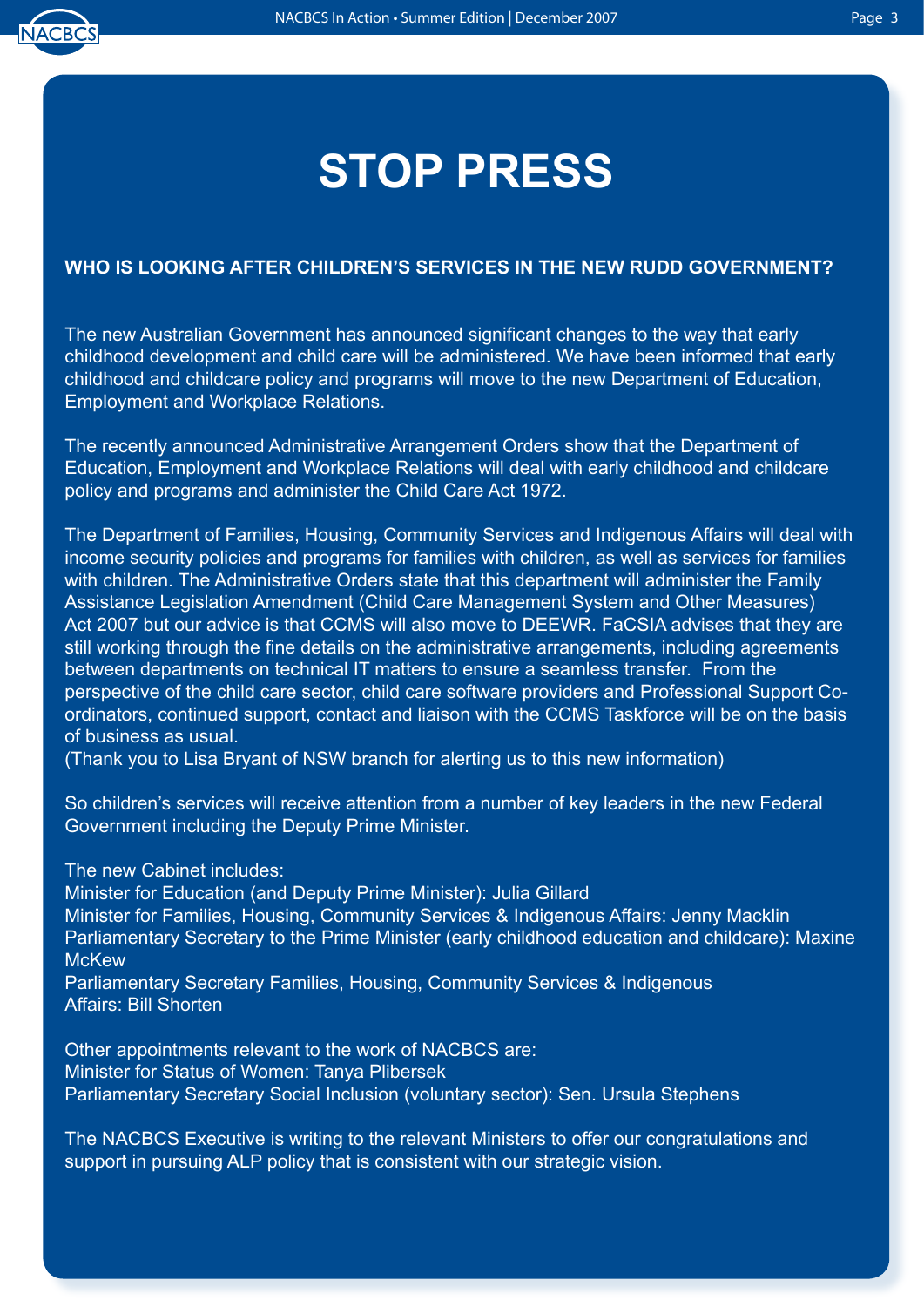# **NACBCS 25th Anniversary**

### **Children Not For Profit – Community Ownership for a Better World! NACBCS National Conference**

The NACBCS 25th Anniversary Conference was held on November 16th and 17th in Melbourne and provided an opportunity for community based children's services advocates and others to come together and talk about the big issues facing children's services in the 21st century.

The day prior to the conference there were two bus tours, with one visiting integrated child and family services, and the other visiting innovative practice and governance in children's services. These bus tours were well attended and a practitioner's reflection on the bus tour is included in this edition of NACBCS In Action. There was also a pre-conference cocktail party where delegates could come together and network prior to the conference.

We were fortunate to have Professor Helen May, Dean of the University of Otago College of Education, New Zealand come and present a keynote paper on "The Politics of Childcare in Aotearoa – New Zealand: The wins and compromises of successful advocacy for government investment by community early childhood services". We were all impressed by the work of New Zealand advocates and we have taken away many learnings from Helen's presentation about how we can continue to advocate for high quality early childhood education and care services.

Panel sessions were yet again another highlight of the NACBCS conference. One panel saw speakers participating in a panel discussion called 'Changing the World – Past, Present and Future', where they reflected on their experiences as practitioners, committee members and stakeholders and presented a vision for the future. The practitioner's panel continued to be the 'box of tissues' session at the conference where a diverse panel of practitioners spoke about what inspires them as children's services workers. Diverse experiences such as working in a therapeutic community, starting a MACS, working with refugee families and supporting children from vulnerable families were all spoken about. This session provided many of those at the conference with some much needed inspiration.

This year's debate provide a humorous twist to the topic "Are children really too precious for profit?' - complete with a worm and a clap-o-meter. While laughter was the order of the day, debaters were able to unpack the serious issues of the commodification of childhood.

A Gala Dinner was held at the Novotel St Kilda to celebrate our 25 years of advocacy. At the dinner, not only were conference delegates and friends of NACBCS able to enjoy a seafood buffet and dance the night away, but NACBCS also launched the 25th Anniversary publication. National Convenor Lynne Wannan and the inaugural NACBCS convenor Professor Deborah Brennan shared their experiences and formally launched the publication.

We were fortunate to have both the Shadow Minister for Families and Community Services Jenny Macklin and Senator Kay Patterson attend the NACBCS Conference as part of a Federal Election panel where both parties presented their child care policies. During the Federal Election panel NACBCS launched our Federal Election scorecard.

The entire NACBCS conference was an official NACBCS meeting and scribes were present during all of the workshops to record ideas and recommendations for NACBCS action, which were discussed in a 'Where to from here?' session. Below are the recommendations and ideas that came out of the workshops:

#### **Expanding the Community Childcare Sector**

NACBCS to consider setting up a national structure to unite all not-for-profit children's services to take one voice to the ALP Government and offer to deliver the 260 child care services promised in the election platform. •

#### **Defining the Difference and Advocating Locally- How to Sell the Message of Community Based Children's Services**

- NACBCS need to get out to the sector the key messages that they need to be communicating •
- National rollout of the Community Ownership Endorsement Scheme •
- The need to develop a common language to talk about early childhood education and care, as well as community based services. •

#### **From the Local to the Global: How do we do this in children's services?**

NACBCS needs to encourage services to always seek opportunities within services and the community to talk to children about the issues that affect them – seek their ideas as they are not the problem, they are resources to help solve the problems and work through issues. •

#### **Child Care Funding Models**

- NACBCS needs to lobby for acceptance of high quality education and care if we want a healthy economy. •
- NACBCS could propose to undertake government funded research into the impact of different funding models. •
- Doing Social Justice in Programming The Sky is not the Limit! •
- NACBCS needs to propose research that demonstrates that the not-for-profit sector is more inclusive •
- Lobby for improved qualifications •
- Does Local Government Still Have a Role in Children's **Services** •
- NACBCS needs to propose research that can prove that community based services are of a higher quality. •

As you can see there were some solid recommendations that came out of the NACBCS conference. These recommendations will now be considered by the NACBCS Executive.

The NACBCS 25th Anniversary Conference was a great success and a valuable opportunity for national networking, discussion, debate and visioning. Thank you to everyone who was involved in the conference, including delegates, our sponsors and the Conference Committee.

NACBCS Conference presentations will be put up on to the NACBCS Website as they are received from the presenters. Visit www.nacbcs.org.au.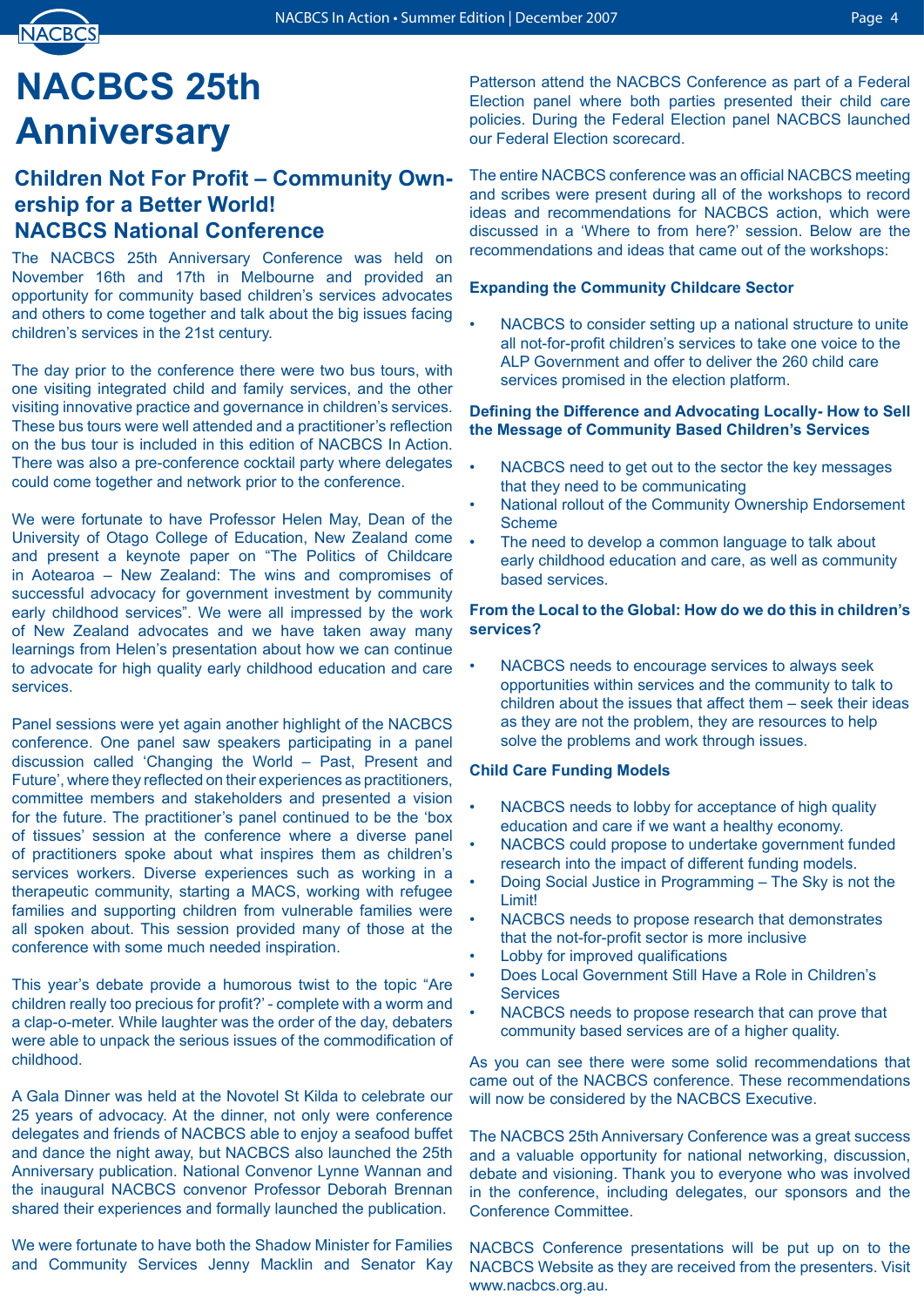

# **NACBCS Bus Tour of the Integrated Children's Centres**

As we set off on our grand adventure, Lovely Lauren informed us we had quite a few miles to cover and that we had some exciting centers to visit.

First stop on this adventure was Laverton Community Centre. The large centre caters for lots of families from various backgrounds and fairly low economic status.

There is long day care for 75 children and Kindergarten for 26 children, that all open out to a very inviting playground with a lovely natural sandpit and lots of various wooden poles and platforms. They also offer Occasional Care for up to 15 children and rooms for parent groups, maternal and child health service, toy library and rooms that the community could rent. The service has worked hard to hand pick their staff and make sure that all staff have the same drive and passion for the center's goals.

After a long drive past Geelong our next stop was Bannockburn Children's Services. This service has become the hub in town for children and their families. With there peviously not being any community long day care centers and the local kinders were outside of the main town, this centre provides 2 different kinder programs, one in the LDC setting and another sessional based, as well as LDC for younger children, maternal and child health nurse, a multi purpose room that is rented out to local groups and a staff room that is for all staff within the building. There are 4 consulting rooms that offer families services like family and drought counseling and health issues like dietary and allied services. There was a very large and inviting foyer that had lots of information about the services offered as well as community information and events.

From there it was a drive to Werribee and the Quantin Binnah Centre. This centre has been community owned for 16 years and has built itself up to be a very important part of the local community. They offer LDC, 4 kinder programs, OSHC, playgroup, maternal and child health and adult education. This also means a large team of approx 70 staff and many volunteers. The service is open to care for children from 6am – 6pm and then until 10pm for local meetings and adult training. The OSHC program caters for 120 children and uses the local facilities like the Gym/Hall as well as utilizing Active after schools and the LDC play space later in the afternoons. The building was full of photos of the children enjoying activities as well as lots of children's artwork displayed.

Overall I think the adventure was great and lots of interesting things were learnt.

Thanks NACBCS and Lauren for the great trip.

*Sharyn Veale*

### **NACBCS 25th Anniversary Publication**

*Forward from Dr. Gordon Cleveland, Associate Chair, Department of Management, University of Toronto Scarborough* 

The National Association of Community-Based Children's Services has played a vital and admirable role representing the interests of community non-profit child care and children's services for a quarter of a century. So much so that its messages and advice have even resounded here in far-off Canada, where I live.

The cause for which NACBCS advocates so tirelessly is one that we share in common – to ensure that non-profit community-based services are predominant in providing quality services for children and their parents. My colleagues and I, who are economists and psychologists at the University of Toronto and other universities, have studied the role of non-profit child care centres here in Canada, using a number of different data sets. Our findings (www.childcarepolicy.net) support the view that non-profits play a distinct and important role in providing the quality of child care that supports children's development, while facilitating parental employment. In fact, not only do not-for-profit organizations hire more trained staff, encourage them to take additional professional development, and pay better wages than for-profit centres, they also support a positive dynamic that makes them more effective at producing quality than corresponding for-profits. Our research suggests that it is their dedication to providing quality services for families, and with the help of families, that creates a virtuous circle making non-profits more efficient at producing this quality.

As if that weren't enough, community-based children's services are also immersed in their communities, spring from their communities, and become part of a network of community services in their neighbourhoods. Community-based services are not part of a multinational corporate network serving interests outside the community.

All of this makes the work of NACBCS even more vital today than it has ever been. Congratulations to all of you who support its work in your everyday lives and actions.

**Don't forget that all NACBCS members are entitled to a 15% discount on all purchases from Educational Experience. For every purchase by a NACBCS member, 2% of the value of the sale will be given to NACBCS.**

> **Phone your order through to Free Call 1800-025 270 or online at http://www.edex.com.au/products/index.cfm?action=order**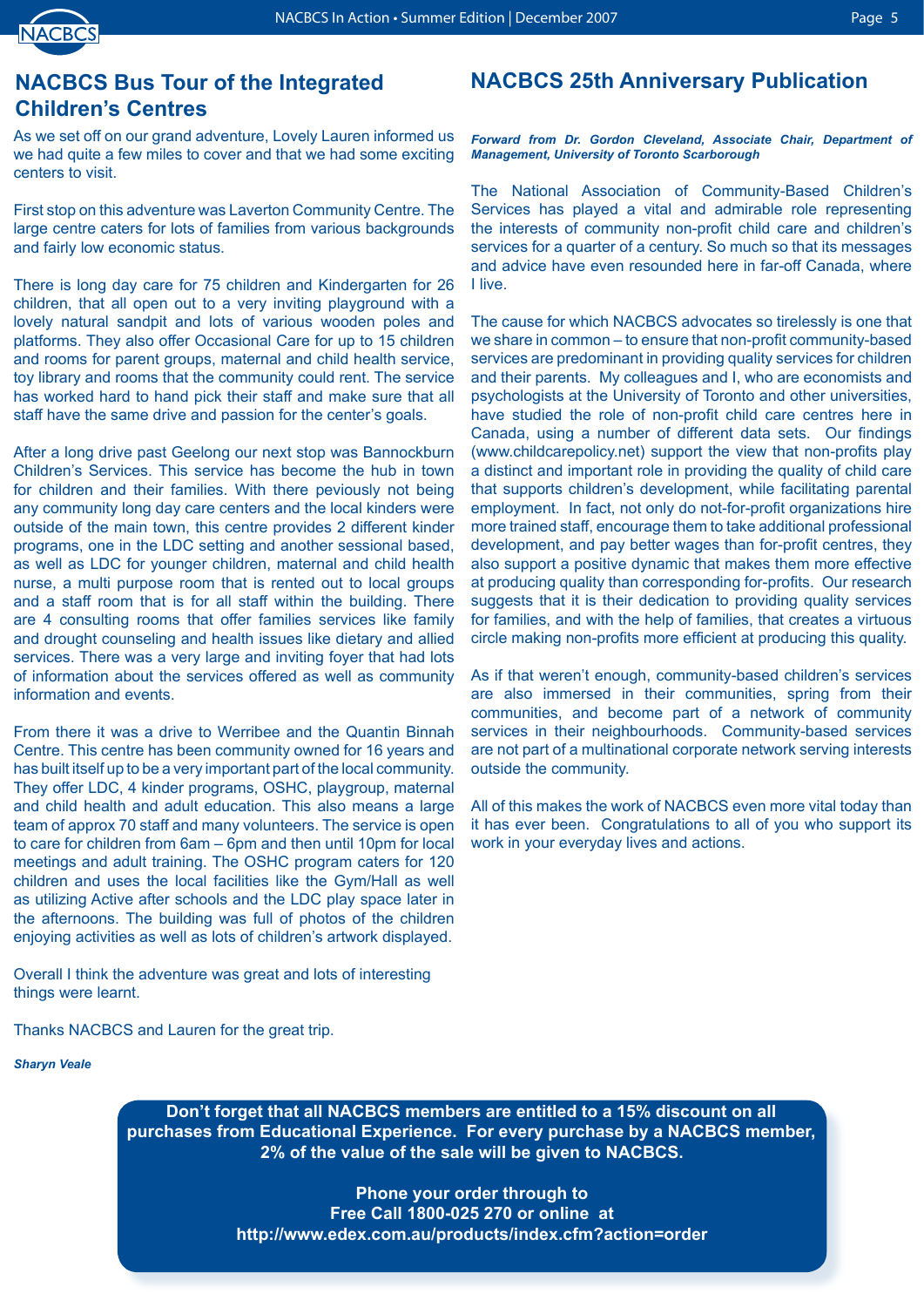

# **Quality Assurance Update**

Due to the change of Government the next meeting of the Quality Assurance National Advisory Group was cancelled. This meeting was going to examine the feedback that was received as part of the review of the Draft Guide to the Standards.

The development of the new Child Care Quality Accreditation System is unclear.

Watch this space for more information on the new Rudd Government's plan for child care quality.

# **Canada in Crisis!**

*Rhiannon Williams, CCC Victoria, Social Work Placement Student*

On October 1 2007, the province of British Columbia in Canada announced that major child care capital funding would be made available to the private sector.

This is in addition to ABC Learning becoming a presence in Canada, looking to buy out existing operators and expand its operations.

This indicates an ideological shift from thinking of child care as a community service to thinking of child care as a business as has occured in Australia over the past 17 years.

In Australia in the early 1990s about 15% of centre based services were owned by small commercial operators and the rest were operated by not-for-profit societies.

We know the danger of Canada's situation. Currently in Australia the private-for-profit company ABC Learning provides 20% of all centre based child care. Though numbers of child care places have risen, these have over-serviced affluent areas at the expense of low income areas, rural areas and children with complex needs.

In Canada in 2004 79% of services were non-profit, and they are looking to stop public money being used for private gain and retain the interests of quality care for children above the interests of shareholders.

Please show your support - write letters and emails of support to community activists in Canada.

For more information visit the Child Care Advocacy Association of Canada website www.ccaac.ca

# **Department of Employment & Workplace Relations**

# **Creating flexible workplaces in the child care industry**

### **A training programme for managers of long day care centres**

Many long-day care centres are experiencing difficulties not only attracting skilled employees, but also retaining the experienced staff they currently have. Coupled with an increasing demand for child care services, employers are looking at how to position themselves as an 'employer of choice'. Offering flexible working arrangements, such as part-time or job-share, is one way to help.

NACBCS was represented on the reference group for this national project to support flexible work arrangements in long-day care centres. Flexibility does not just benefit employees.

The Australian Government has developed a training programme flexibility benefits: creating flexible workplaces in the child care industry. The programme, developed with the assistance of the National Association of Community Based Children's Services and centre managers, is designed specifically for managers of centre based long-day care. It highlights the benefits of flexible, family friendly working arrangements for the centre and staff.

Our representative reports that the training program is quite good. While it is unlikely to solve the staffing crisis, it may help some centres to think outside the box.

A copy of the training programme will be available at: http://www.workplace.gov.au/workplace/Programmes/ WorkFamily/

**Want to build strong, positive relationships with your families and support their parenting?**

**Early Childhood Australia is offering, in conjunction with NACBCS, a special deal on the Everyday Learning Series, where part of the purchase price is returned to NACBCS.**

**Early Childhood Australia also knows that parents want information that is up to date, dependable, credible and easy to read. Early Childhood Australia's Everyday Learning Series was developed by early childhood experts specifically to meet these needs. Each year the four books in the series cover topics of real interest to parents such as: brothers and sisters, making friends, maths, imagination and talking.** 

**Having strong relationships with our families is crucial to the quality of a childcare service and to its success. Supporting parents in their parenting is an essential part of that relationship.** 

**'The majority of parents are concerned about the level of confidence in their parenting and the community pressure to get parenting right.' Australian Childhood Foundation.** 

**To find out more information about the Everyday Learning Series, or to obtain a subscription for your families visit: http://www. earlychildhoodaustralia.org.au/everyday\_learning\_series/special\_offer\_ for\_services.html.** 

**When ordering the Everyday Learning Services please make sure that you alert Early Childhood Australia that you are a member of NACBCS. For every purchase, 2% of the value of the sale will be given to NACBCS.**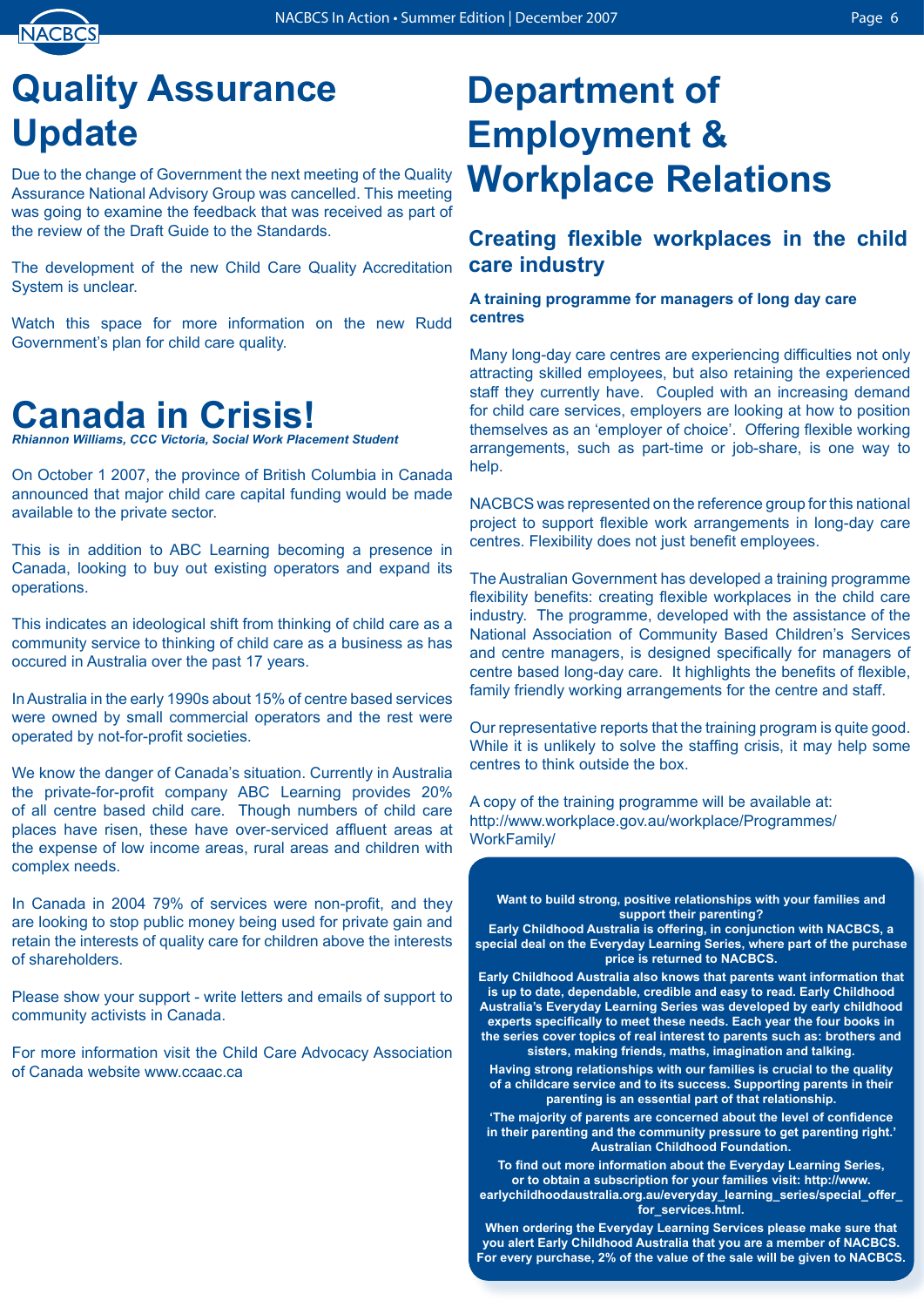

# **Industrial Issues**

# **Strategic partnership between NACBCS and LHMU**

#### *Lynne Wannan, National Convenor*

NACBCS welcomes the LHMU into a partnership that aims to help improve the conditions of staff and the general way children's services are provided. With a new Federal Labor government in place the opportunity is here to get a better deal and see real progress in growing community based services to benefit children, their families and those who work in their services. This partnership, with one of the unions concerned with the early childhood services workforce, can only strengthen our efforts to improve funding and staff ratios and ensure that strategies are developed to better support the workforce.

NACBCS will continue to build constructive partnerships with other unions and other stakeholders that share our vision of a worlds best children's system for Australia.

Paul Davies, National LHMU Co-ordinator for Children's Services, welcomed the agreement on behalf of the national Union. "We see this as a major step in the right direction and look forward to working with NACBCS on sector reform through the coming years. During 2008 LHMU organisers will be engaging childcare professionals in community centres, across the country, in a process to build momentum for change. Together with NACBCS, LHMU members will advocate for reform on quality, skills development and all the measures that need to be taken in order to build a robust and modern system of childcare in this country"

### **Agreement Between NACBCS and LHMU for Joint Advocacy**

26 October 2007 Purpose:

This agreement documents the intention of the National Association of Community Based Children's Services (NACBCS) and the Liquor Hospitality and Miscellaneous Workers Union (LHMU) to collaborate on campaigning and advocacy for a high quality children's services system in Australia. For this purpose the parties agree to develop an agreed charter of principles to be used to promote the development of a national quality children's services system.

### Joint Advocacy:

The parties to this agreement recognise that:

- NACBCS represents and advocates for community owned not-for-profit children's services in Australia •
- LHMU represents and advocates for workers in child care services •

NACBCS and LHMU agree to advocate for high quality accessible affordable children's services through:

- improvements to federal accreditation and the state/territory licensing systems •
- improvements to federal funding and planning activities •
- improvements to staffing ratios and staff training, and •
- the development of models and initiatives to promote the sustainable growth of community sector children's services •

As a fundamental principle the parties commit to a relationship that respects the right of workers to act and negotiate collectively through the Union.

#### NACBCS will:

- assist LHMU to communicate with state and territory branches in order to facilitate good relations with community owned children's services •
- support the maintenance of all Award conditions as they are at the date of agreement •
- promote industrial instruments/agreements which maintain and enhance employee rights and conditions of employment, including wages •

### LHMU will:

- actively support the maintenance and growth of the not-forprofit community owned children's services sector •
- respond to concerns raised by NACBCS in regard to the relationships between the LHMU and community owned children's services •

Both parties will consult to ensure the relationship is managed in a way that accommodates changes in the environment over time.

Dispute resolution:

The parties to this agreement will attempt to resolve by direct communication any disagreements of policy, strategy or other activity.

Where disagreements cannot be resolved, both parties to this agreement accept the right of the other party to disagree publicly.

#### Review:

This agreement will be reviewed jointly by the parties at least annually.

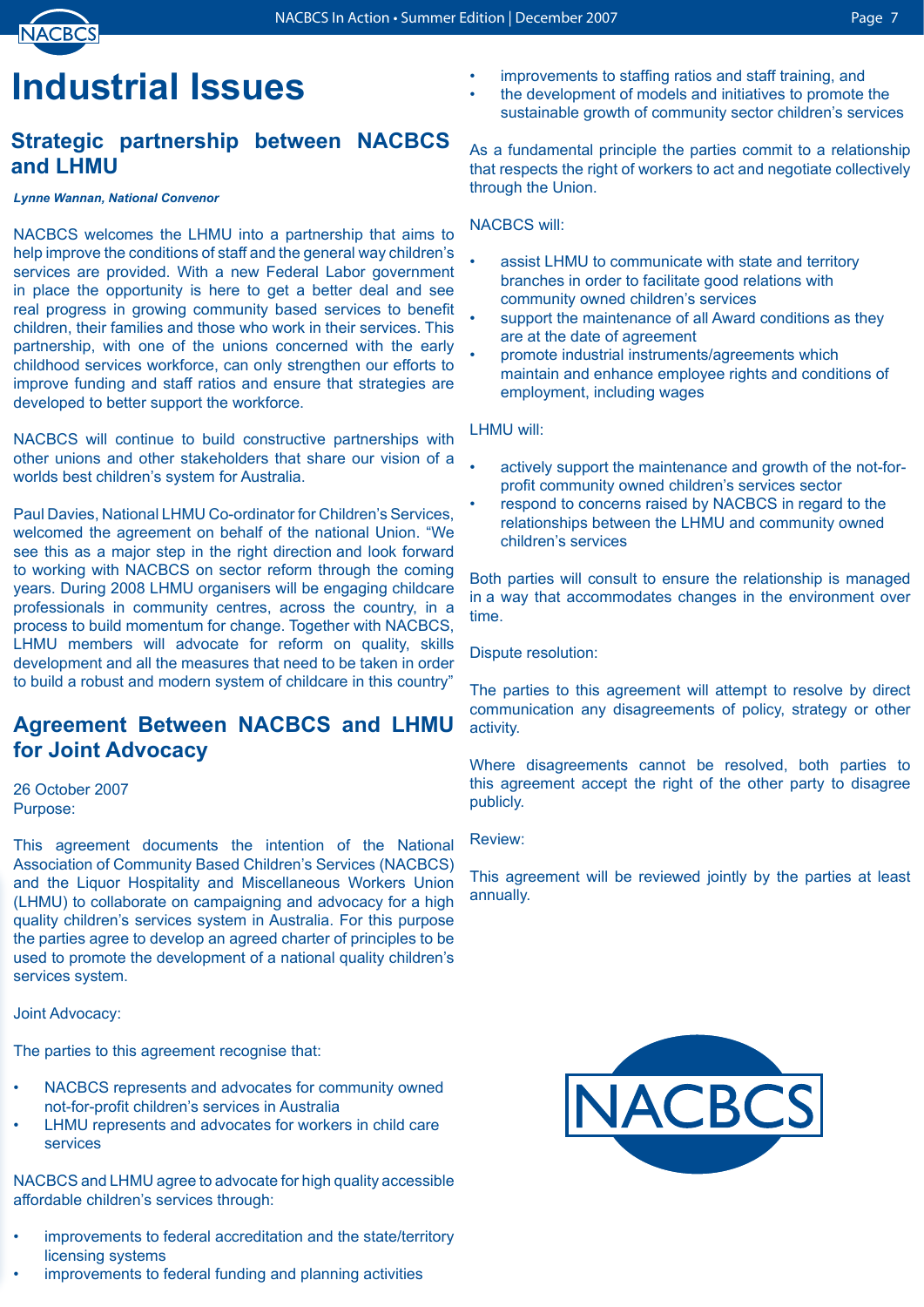



# CHILD CARE IS A POLITICAL ISSUE

NATIONAL ASSOCIATION OF COMMUNITY BASED **CHILDREN'S SERVICES** 

# CELEBRATING 25 YEARS  $1982 - 2007$



In celebration of the 25th Anniversary of the National Association of Community Based Children's Services (NACBCS), NACBCS has released a commemorative publication called 'Child Care is a Political Issue', in honour the title of the first NACBCS Conference in 1983.

This publication, which was launched at the recent NACBCS 25th Anniversary gala dinner, documents the remarkable history of NACBCS, today's reality and the NACBCS vision for the future. The papers from the first NACBCS Conference are also reproduced as an essential component of NACBCS history.

Contributors include Canadian Economist Gordon Cleveland, NACBCS Convenor Lynne Wannan, Academic and inaugural NACBCS Convenor Professor Deborah Brennan and NACBCS National Secretary Barbara Romeril.

If you would like a copy of this exciting publication please contact your State and Territory NACBCS branch (contact details on the back page of NACBCS In Action) who will then put in a bulk order with the Secretariat. There may be a small fee to cover production, postage and handling.

> The publication will also be available online at www.nacbcs.org.au.

# **25th Anniversary Letters of Congratulations from Canada**

Dear Lynne and Barbara and members of NACBCS:

Congratulations on 25 years of fine and important work promoting and supporting high quality affordable non-profit, community-based children's services in Australia.

Our organizations share much in common. Like you our Coalition has determinedly fought for not-for profit child care for twenty-five years. Like you we believe in equity for children and families regardless of where they live or their circumstances and like you we value the child care workforce and seek appropriate training and remuneration for those within it.

Like you we are meeting on November 16th. While your conference is called CHILDREN NOT FOR PROFIT - COMMUNITY OWNERSHIP FOR A BETTER WORLD our public meeting is called BC CHILD CARE – NOT FOR SALE (Say No to corporate child care; say YES to community owned child care.)

This common theme is why we not only send our congratulations to you but we also send our sincere thanks. We may be far away but we are benefiting from the vigilance with which you have monitored, analyzed and spoken out about the commodification of child care over the past years and we are very grateful. Together we are stronger.

Our best wishes for a very successful and productive conference!

Sincerely, Mab Oloman On behalf of the Board and Members of the Coalition of Child Care Advocates of BC.

November 13th 2007

Dear Lynne, Barbara and Members of the NACBCS:

It is a pleasure to extend our congratulations to the NACBCS, on celebrating 25 years of advocating for nonprofit, communitybased children's services in Australia.

Over the past 25 years, the National Association for Community Based Children's Services has been dedicated to the creation of highquality, affordable and accessible children's services in Australia. The NACBCS' perseverance and dedication to the children of Australia continues to be a source of inspiration to child care advocates everywhere. Through turbulent times you have maintained your belief that community based children's services are fundamentally different to commercial services, and you have taken that position into national and international policy debates. For this we thank you.

On behalf of the Child Care Advocacy Association of Canada's Board of Directors, Staff and Members, I would like to extend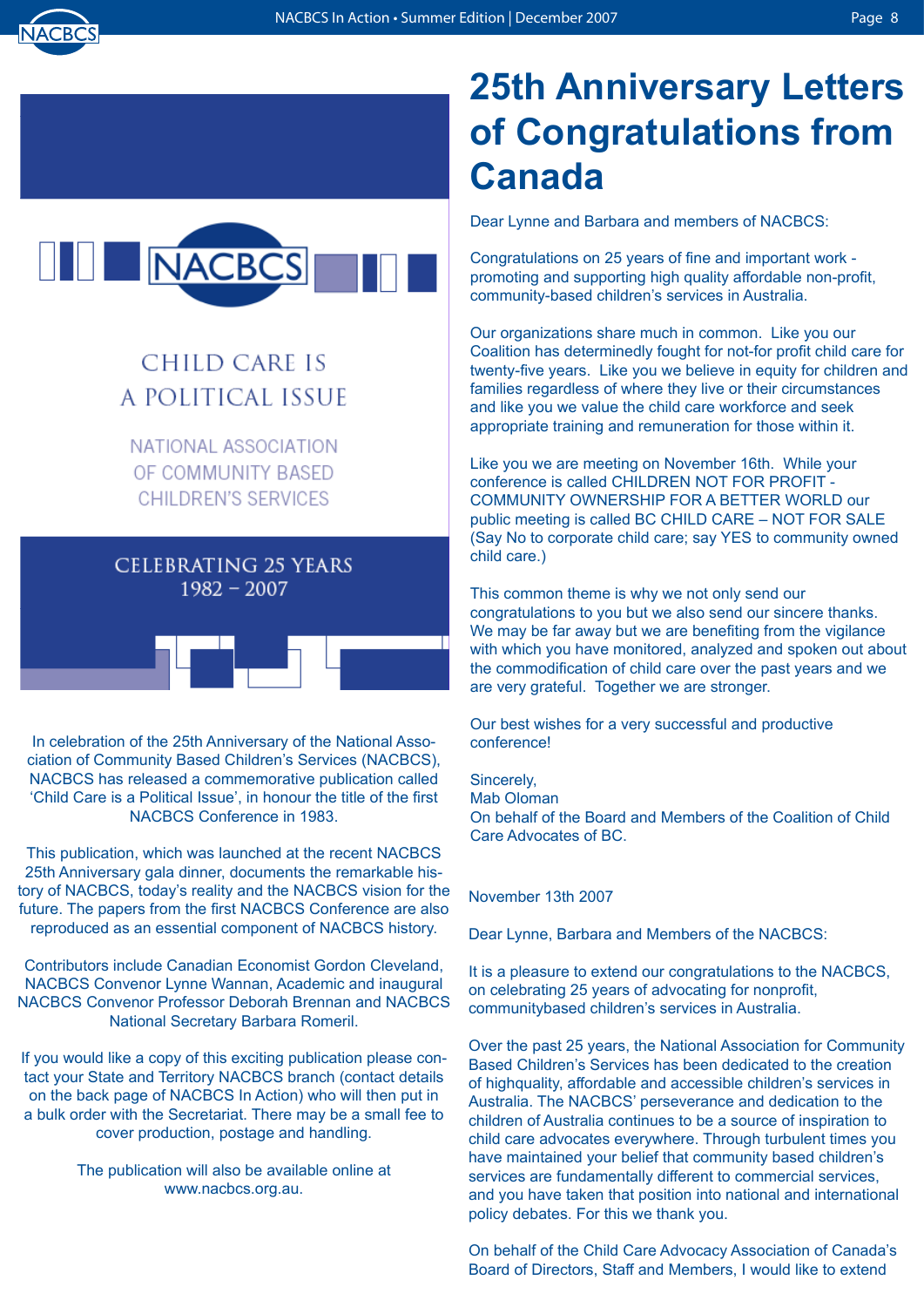

my congratulations and best wishes as you celebrate this momentous anniversary.

Sincerely, Jody Dallaire Chair, Child Care Advocacy Association of Canada

# **Keeping an Eye on Corporate Child Care**

# **The Australian Experience**

#### **ABC Learning earnings forecast down** *The Age, November 21, 2007*

Child care company ABC Learning Centres Ltd has downgraded its earnings guidance for the full year, surprising investors who sent its shares down by almost five per cent.

ABC says its earnings per share (EPS) is now expected to grow by 15 per cent or more this financial year, down from an earlier forecast of growth of more than 20 per cent.

ABC shares fell 28 cents, or 4.87 per cent, to \$5.47.

While the high Australian dollar was impacting, ABC said it had mitigated some of its US dollar exposure by ensuring that part of its debt is denominated in US dollars.

"ABC confirms that its operations in Australia, New Zealand, the United States and United Kingdom are all trading to expectations in constant currency terms for the 2007/08 financial year," it said.

ABC also said it was continuing with its program of non-material acquisitions of childcare centres.

In the meantime, the value of its 17.99 per cent investment in toy company Funtastic Ltd was declining as the share price fell.

"At 30 June ... this resulted in a gain of \$7 million with Funtastic's share price at \$1.85," ABC said.

"Subsequent share price fluctuations below \$1.85 will have an impact on earnings."

ABC in August reported a net profit of \$143.10 million for 2006/07, up 76 per cent on the previous year.

It had recorded EPS growth of 29 per cent to 17 cents.

# **The International Experience**

### **Cradle Snatch**

*Emily Lambert, Forbes Magazine, 1 October 2007.*

… In the \$55 billion U.S. child care industry, nap time is officially over. Nursery school chains are consolidating, and chief among the buyers is ABC. Headquartered in Brisbane, Australia, ABC jumped into the U.S. market early last year and has spent \$555 million in deals for La Petite and two other chains.

Already the world's biggest babysitter, ABC is now the number two player in the U.S., second only to Knowledge Universe Education, cofounded by former junk-bond king Michael Milken and his brother, Lowell. Privately held Knowledge Universe, headquartered in Santa Monica, Calif., boasts 2,000 centers in the U.S. ABC, which is listed in Sydney, has 1,100 centers here and 2,238 worldwide. Both companies see lots of opportunities for more dealmaking: The U.S. industry is so fragmented that the ten biggest chains account for just 5% of the market.

The honeypot drawing ABC is a growing stream of government money. The U.S. already spends \$25 billion a year on babysitting and preschool for poor children. Now some politicians want taxpayers to fund voluntary "universal preschool" for all 4 year-olds (and some 3-year-olds) no matter what their parents' income bracket. States are spending \$4.2 billion this year on pre-K programs, up 45% in two years. Hillary Clinton wants the federal government to chip in another \$10 billion over the next five years.

ABC told investors in May that 25% of its U.S. revenue comes from government contracts....

Indeed, while politicians debate whether public money should go to privately run grade schools and high schools, they're already sending cash to private nursery schools. Georgia, which launched universal pre-K in 1995, gives centers \$4,000 per pupil; the centers are lobbying for a raise. In Oklahoma, which adopted universal pre-K in 1998, providers contract with public school districts; Learning Care runs 7 nursery schools there. It has similar contracts to run 6 in New York and 40 in Texas....

Back home in Australia, where 10% of children up to age 5 attend one of its centers, ABC has come in for quite a bit of criticism. Last year Labor politician Michael Danby attacked the company's founder and chief executive, Edmund Groves, on the floor of Australia's House of Representatives: "What he has done is get rich by milking government subsidies." The Australian press has branded Groves Fast Eddy, with the Sydney Morning Herald running an article about him under the headline "Cradle Snatcher." The Australia Institute, a think tank, put out a 38-page report last year that anonymously quoted ABC employees saying the chain didn't provide adequate food to the children and understaffed its centers. The report urged more government regulation. Groves calls the criticism unfounded and adds that ABC's staff turnover is a low 10% a year. "We like to chop down the tall poppy here," he says. "We're not like the U.S., where they embrace people who have been successful."

ABC certainly owes its success to government funding--it represents 40% of its revenue in Australia. In 1988 Groves, then a 22-year-old milkman, started with one day care center in a Brisbane suburb. ABC grew slowly, until the Australian government started offering generous child care payments to parents. For-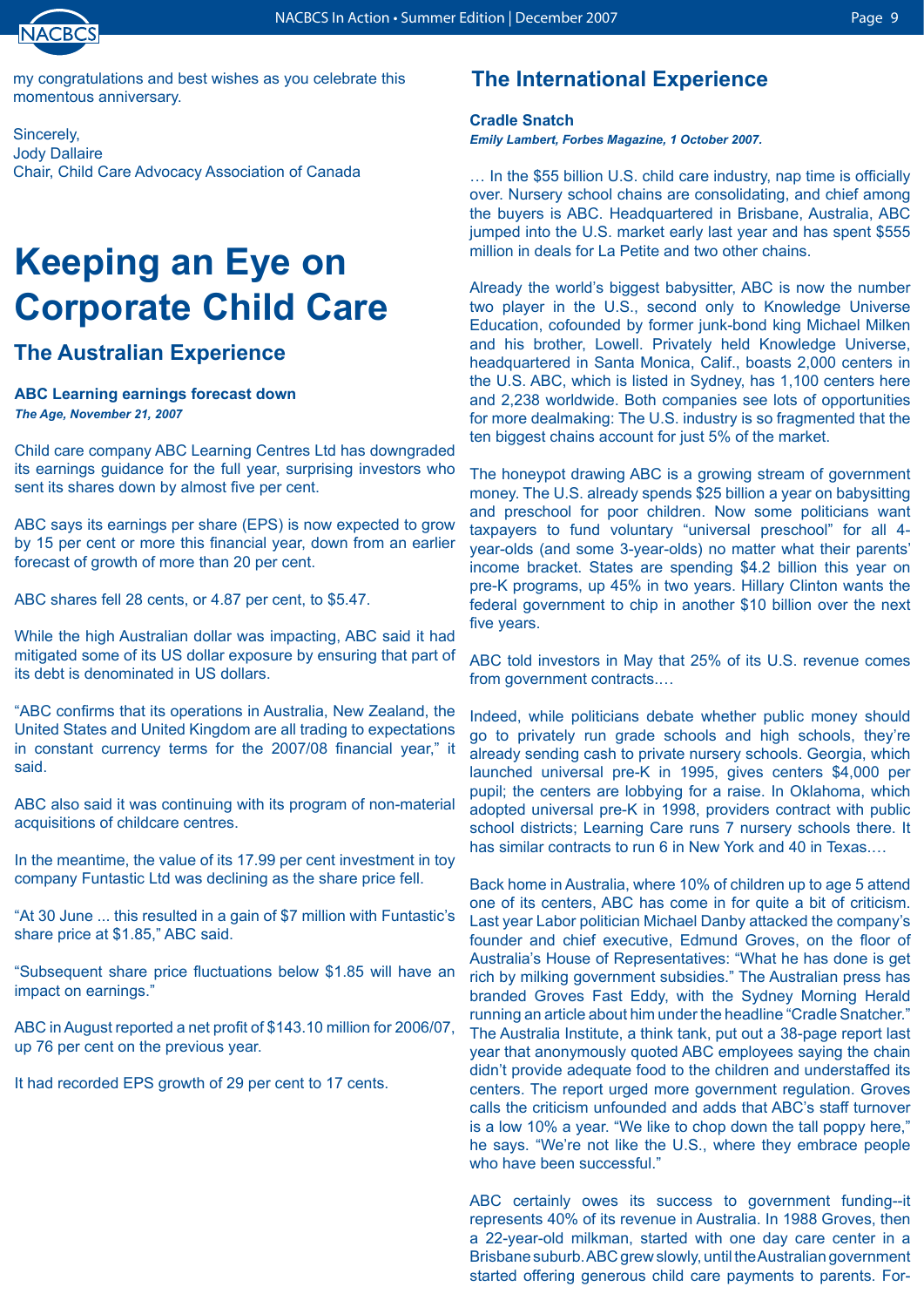

profit centers now have 70% of the market versus 40% in the U.S. Groves, who bought the Brisbane Bullets basketball team in 1999, took ABC public in 2001 and expanded by buying up competitors. Then he moved abroad--to New Zealand in 2004 and last December to the U.K. He's poised to become the biggest child care company in the U.K., where he announced in August that ABC will buy Leapfrog Nurseries for \$63 million. To raise cash, Groves sold a 12% stake in May to Temasek, the Singapore government's investment arm. He and his wife, Le Neve--who has a background in early childhood education and is ABC's chief executive of education--own a 9% piece worth \$210 million.

#### **Daycare centres no place for big-box mentality** *Lorraine Sommerfeld, Toronto Star, Nov 05, 2007*

I used to work in a business that created and sold things. The catch-all word "widget" fits well, so we'll use that. We sold widgets. Some of the widgets we sold were bigger than others, some were definitely more fun to sell, and some were pretty boring but at least we made money from them – and the focus, after all, was to make a profit.

When my son decided he wanted to sponsor a child in a developing nation, the very first thing I set out to learn was how much of my son's paper route money would actually go to the well-being of the sponsored child. I wanted to make sure that, after reasonable administration costs, our Rwandan widget benefited from the cash. The focus after all, shouldn't be to make a profit.

The nature of any economy insists that if money is spent, some of it will go to places you didn't intend or realize. There are extremes; some corrupt foreign government may pocket all international aid, which isn't what I intended with my disaster relief donation, or my son may use his allowance to buy firecrackers. Either way, the control freaks among us often find it tough.

If there is one issue, however, where societies need to step off the profit-powered money wheel, it is child care. Australian Eddy Groves has specifically tapped into countries with government daycare subsidies, and his cost-cutting measures have led to ongoing political and legal battles regarding substandard care and employee treatment.

He has figured out how to wring every last nickel out of the management and care of little Australian ankle-biters. He has turned children into widgets, and can now tally his profits from his yacht.

Eddy has announced plans to come to Canada. The opposition parties in this country are fighting to get Bill C-303 passed to maintain quality care for our children. The Conservatives will probably show up for Fast Eddy's first ribbon cutting. Not their kids going in there.

Have you ever shopped at one of those cavernous warehouse places that promise "we pass the savings on to you"? Have you pushed down box-crowded aisles, picked through busted up packaging, scoured best-before dates to avoid hazardous conditions?

Should any child, even if he's not yours, be subjected to similar conditions? When the profit margins are narrow, those seeking profit will scrape for every dime. Profit margins on decent, licensed child care are already non-existent. Workers are paid poorly, government standards are blessedly high, and parents are already squeezed in the middle. For someone to come in and start skimming money from the process means only one thing: the kids will suffer.

Let me be perfectly clear: I do not subscribe to the sterile thinking of some who embrace an ideology about children that includes the words "you had 'em, you raise 'em."

Any animal that forms herds – and that would be us – protects the young. All of them. Some parents are better than others, but in a resource-rich society like ours there is no reason all children can't have a decent shot at success.

And forget basking in the warmth of knowing that your own kids are okay. They are going to go out in the world and form relationships with kids who perhaps weren't raised with the same strengths. Yep, the offspring of someone who didn't get to dip into the horn of plenty may be calling you Grandpa or Grandma.

Where is the moral outrage that we have become a community that would rather incarcerate a 16-year-old than teach a 3-yearold? How backassed has our thinking become?

Some kids need daycare; some kids need after-school care; some kids don't require either outside of the home. Regardless of the composition, every one of those children needs a safe, educational experience.

Where do the broken widgets go?

# **Branch Reports**

### **Victoria**

Community Child Care has taken the lead in establishing a consultative process for the new Department of Education and Early Childhood Development to consult actively with the early childhood sector; we facilitated a meeting between a number of peak bodies and statewide organisations and the Secretary of the Department, as well as senior management. The issues we identified were:

- the transition process especially on-going consultation with the early years sector •
- possible formal partnership structures •
- common information technology and data collection across early years service system and schools •
- issues for culturally diverse communities especially translation and interpreting •
- the education/care debate, common quality framework for birth to 8 years, professional development/recognition, regulations and COAG •
- role of parents in OSHC management in schools as a model for participation in schools •
- common curriculum framework birth to 8 years •
- local planning networks •

Senior management agreed to take on board our issues and to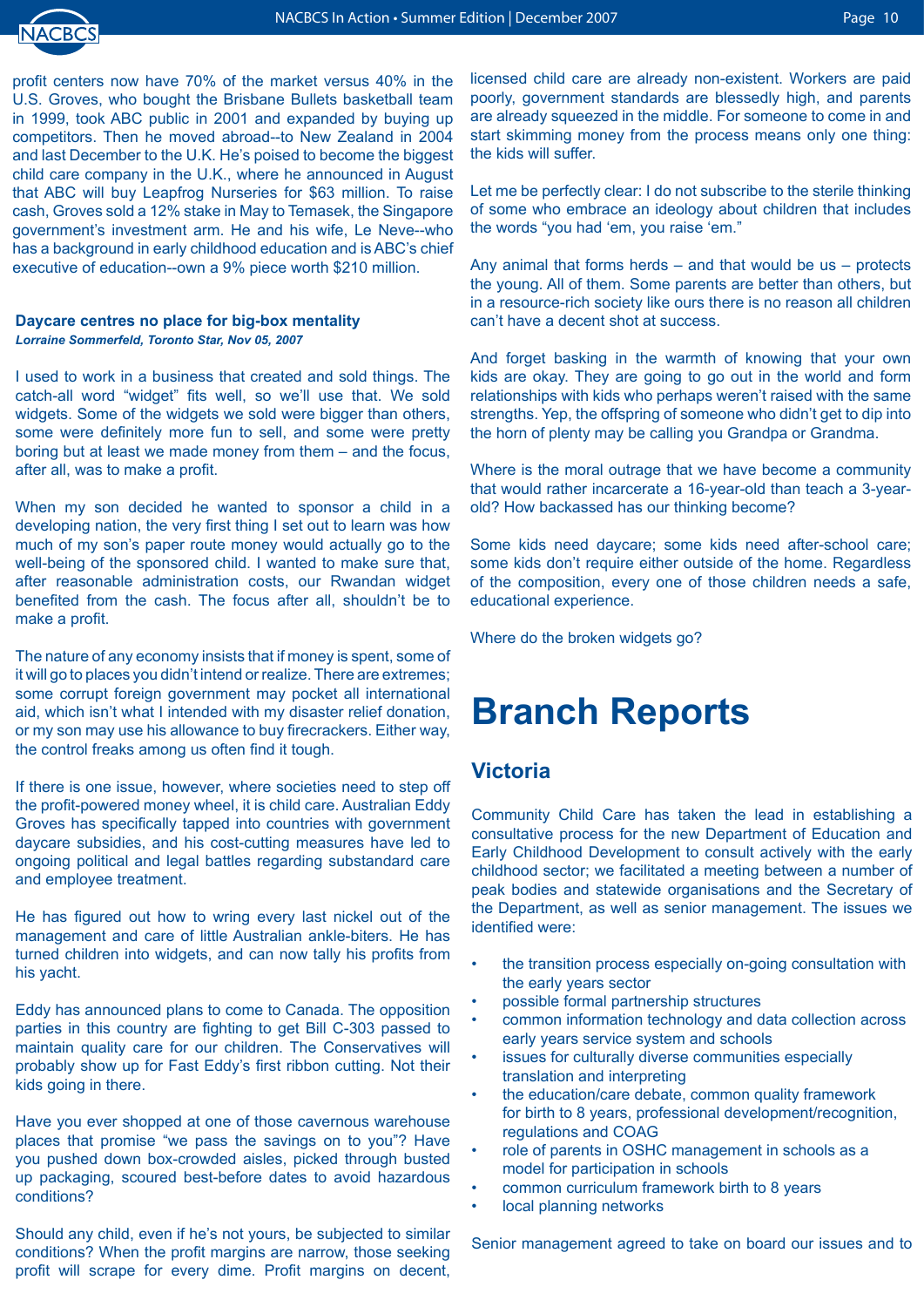

 $\mathbf{u}$  .

report back before the end of the year.

CCC has published a research report on parent experiences of community management, entitled A Very Empowering Feeling has attracted interest from academics and other peak bodies and is being distributed widely in order to challenge misperceptions about the willingness by parents to participate in community management. We also hosted meetings between Professor Helen May of New Zealand and advisors to the Minister for Children and with other peak bodies, to hear first hand about the world leading developments in qualifications, curriculum and integration of early childhood services in that country.

And of course, we have been busy as the national secretariat of NACBCS hosting the national conference at which Helen provided the keynote address, the 25th anniversary dinner and publication of a document capturing NACBCS policy positions, ranging from papers for the first NACBCS national conference in 1983 right through to this year's federal election policy statement.

### **Western Australia**

#### *Carewest*

The new Constitution was finally launched at the AGM held on 18 September.

The Research in Stress in Child Care, conducted by Margaret Sims, of Edith Cowan University and which Carewest sponsored, was successfully launched on 27 November by Hon. Minister Sue Ellery. The final report will soon be available on NACBCS' website.

Regulations / Licensing: 1100 submissions were received by the Department on the Discussion Paper prepared by the Departmental Policy officer and in consultation with the Child Care Consultative Review Committee. Since 19 October 2007, the closing date for feedback, a Draft Recommendations Paper has been produced and is being deliberated by the Committee. As expected, it has resulted in much debate and it has been decided to delay presenting the final recommendations to the Minister until the New Year.

Changes to Support Agencies & Sponsorship: The Resource Unit for Children with Special Needs is yet to appoint a new CEO.

NIFTeY (WA): Out of this group, a WA Coordinating Council for Early Childhood has been formed and already it is getting much support and approval including from Government. In conjunction with the Association of Independent Schools of WA and the Smith Family, a grant application has been submitted with Lotterywest to fund some project consultants to forward the coordination.

In addition NIFTeY has again engaged in negotiations to reconnect with the Roots of Empathy program of Canada, as we are keen to implement an "Emotional Literacy" program in classrooms and Community services.

Conference: WA was very pleased to be represented by a group of 10 at the recent Conference. It was the first NACBCS Conference for most. Much networking was done and we are looking forward to the New Year before sharing with other members what we

learnt and which ideas we would like to explore further. Of course making connections face to face is invaluable.

Everyone is frantically completing end of year processes whilst getting into the Xmas spirit.

The WA Branch of NACBCS wishes everyone a safe & happy festive season!!!

Looking forward to more NACBCS action in 2008.

NACBCS wishes you a safe and happy festive season